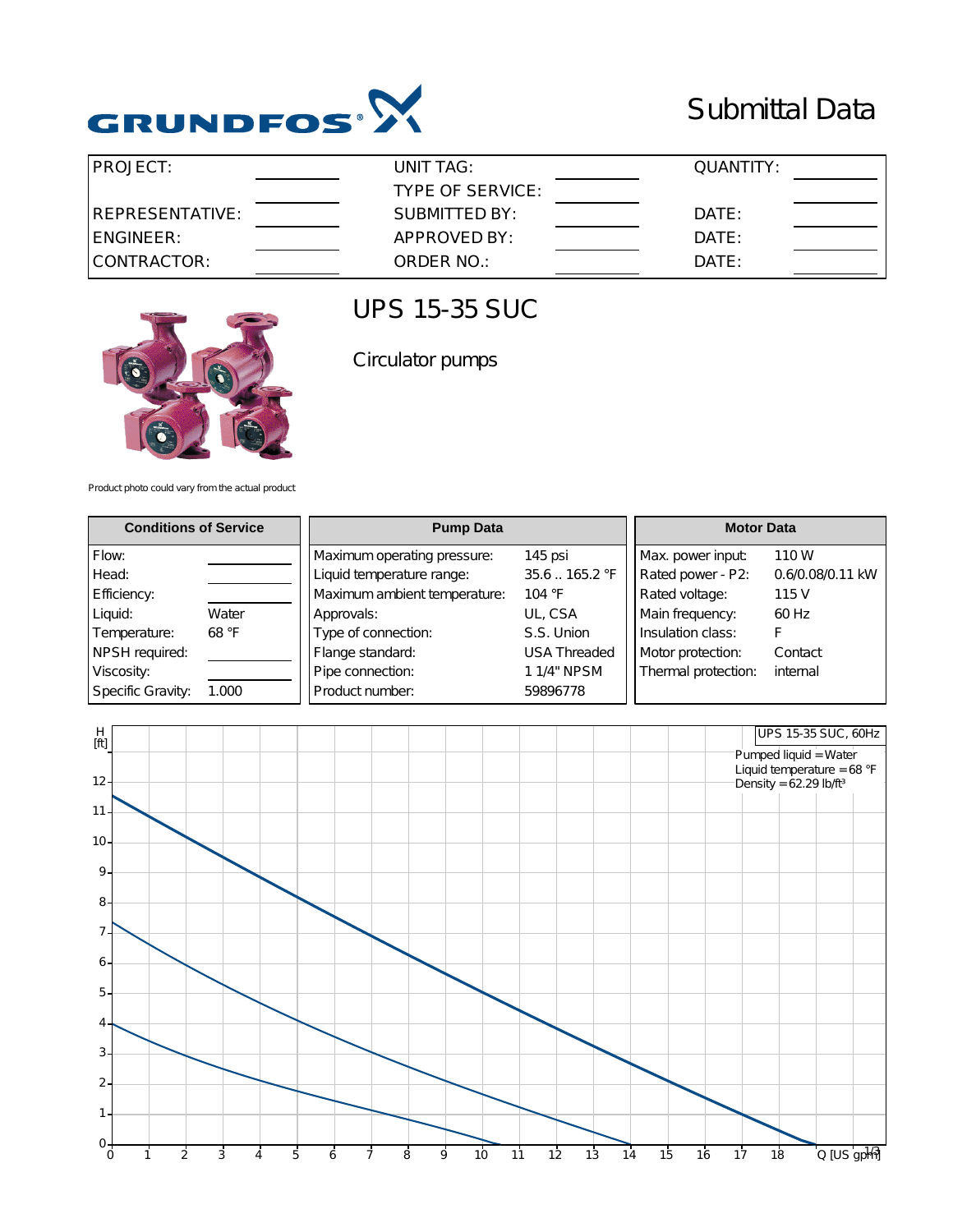

# Submittal Data



#### **Materials:**

| Pump housing: Stainless steel |                   |
|-------------------------------|-------------------|
|                               | DIN W.-Nr. 1.4301 |
|                               | AISI 304          |
| Impeller:                     | Composite, PES    |